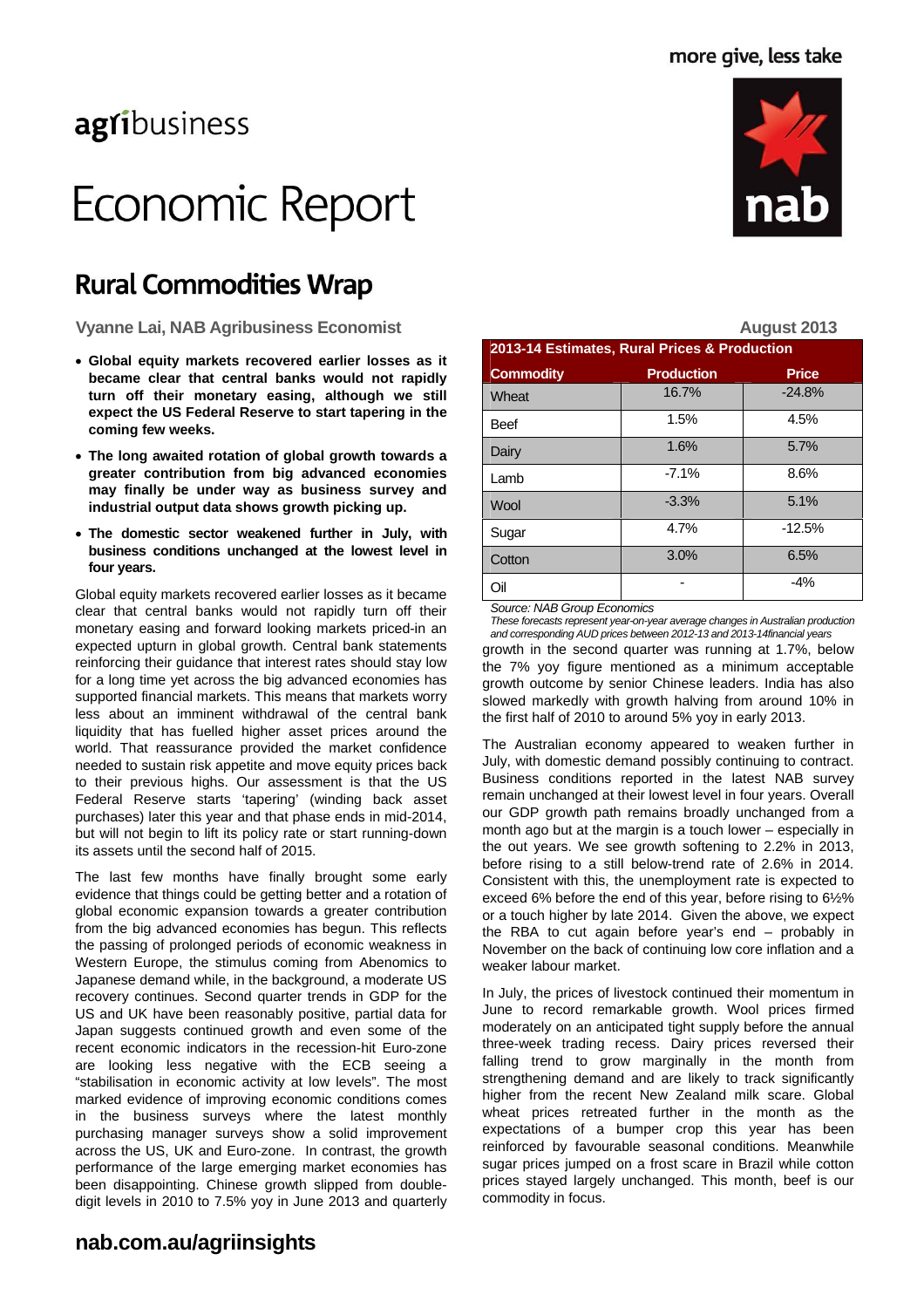### **Currency Movements**

AUD/USD has rallied from 0.8850 to above 0.9200 in the second week of August despite the latest RBA rate cut and evidence from the latest Statement on Monetary Policy that an easing bias persists. Yet the moves are consistent with a softer USD and a rise in AUD 'fair value' as US rates ease back, volatility indicators decline and metals prices lift off their recent floor. Stronger data from China is also helping. We last revised our AUD forecasts in June, lowering our end-2013 estimate for the AUD/USD rate to 0.88 and to 0.83 for end 2014. While still in essence a US dollar call, back then our view was that the RBA easing cycle was likely to be complete with a move down in the cash rate to 2.5% and with a tightening cycle potentially commencing late in 2014. We now envisage at least one further rate cut in this cycle (to 2.25%) with risk skewed to an even lower cycle end-point  $-$  a view supported by the economic projections contained in the new RBA Statement of Monetary Policy - and with no tightening expected before 2015 at the earliest. This is part of the justification for now forecasting a somewhat deeper and faster AUD depreciation path. We now envisage an end-2013 rate at 0.86, and a move down to the 80 cent level by the end of 2014. However, between now and then we see a higher upside risk, perhaps to the 93 cents area. Recent easing in US bond yields, a pickup in industrial metals prices off their recent lows and a fall-back in market volatility have all served to lift our short term 'fair' value estimates for the AUD. These currently stand in the 0.92-0.94 area, having been down near 90 cents a month or so ago. So while we continue to expect that US bond yields and the USD will push back higher if the Fed does proceed to commence tapering its QE3 bond buying programme on September 19 and deliver our new 0.88 end-September forecast for the remainder of this month, we see more upside than downside risk from current spot levels.



### **NAB Rural Commodity Index**

In July, the continued momentum in domestic livestock products and a further depreciation in the AUD, albeit not as markedly as in June, saw a 2.6% rise in the NAB Rural Commodity Index in AUD terms in the month and a corresponding marginal decline of 0.1% in USD terms. Contributing to the rise of the AUD index in the month was a broad-based rise in commodity prices except wheat, with strong lifts in the prices of livestock (cattle rose by 4%, lamb by 5% and wool by 1%) and dairy  $(+3\%)$ . Despite cotton prices staying unchanged and sugar having fallen in USD, cotton and sugar recorded a marginal rise of 2% and 1% in the month after being converted into AUD as the currency depreciated by more than an offsetting 2.6% in the month. Looking ahead, a further easing in the AUD and the sustained strength in dairy and livestock product prices will provide supplementary support to the Rural Commodity Index but this will be rationalised by depressed oilseeds and grains prices from a bumper crop year.



### **NAB Farm Input Indices**

Over the past month, the global fertiliser market was mixed but still remained at relatively low levels, with Diammonium Phosphate (DAP) and natural gas prices tracking lower to USD 457/tonne and USD 3.8/million Btu respectively, while urea prices have risen marginally to USD 327/tonne but remained 16% lower than the same time last year. China's low export tax window for DAP and urea, which commenced on 16 May and 1 July respectively and will run through to mid to late October, portend a flood of nutrients supply into global markets, keeping prices low during this period. As a result of the weakening of AUD in the month, however, the overall NAB Fertiliser Index actually rose by 3% in the month. Overall, the demand for fertilisers has been subdued as the previously expected acceleration in fertiliser usage intensity associated with spring planting programs in the Northern Hemisphere did not eventuate from the delayed arrival of warmer conditions. Meanwhile, the fuel price index has ticked higher by 5% in the month from escalated tensions in the Middle East.



### **NAB Weighted Feed Grains Price**

Feed grain prices have retreated marginally by 1.6% but remain elevated by recent historical comparisons. Current prices are supported by a restricted domestic inventory of old crops feed wheat, oats and sorghum. Meanwhile new crop prices (futures) have risen moderately as a weaker AUD in the month more than offset the slide in global prices, causing the Australian basis to rise considerably.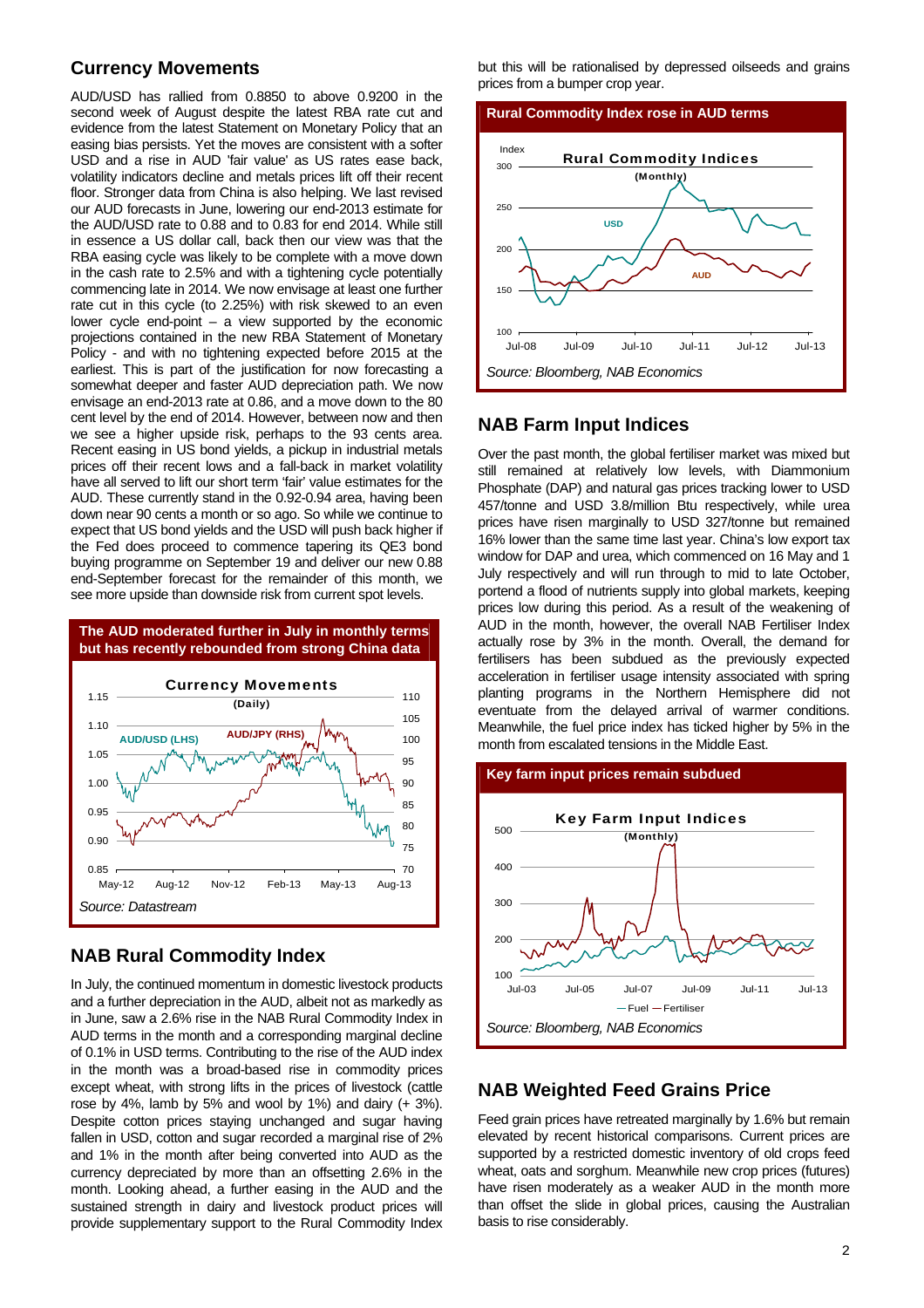### **In Focus – Beef**

- **In July, EYCI continued to build on the recovery evident in June, with prices lifting by 4.4% in monthly average terms. We expect the EYCI to average 4.5% higher in 2013-14.**
- **Australian cattle herd appears to have peaked at 28.5 million head as of June 2011, with a high droughtrelated slaughter rate putting a halt to stock rebuilding.**
- **Australian beef production in 2013-14 to grow marginally by 1.5%, with a slower slaughter rate offset by increased carcass weight.**
- **Australian beef exports broke the record of exceeding 1 million tonnes in 2012-13, driven by exceptional growth in China and the Middle East. Export outlook remains robust from strong demand and a devalued AUD.**

2012-13 has been a challenging year for cattle farmers. Drought conditions which affected pastures across most parts of the country since mid last year have reduced feed availability significantly, prompting a high slaughter rate and culminating in a precipitous fall in saleyard prices of around 24% between August 2012 and May 2013. The consistent reductions in the live exports quota to Indonesia by its government since 2010, which gained traction after the five-week suspension by the Australian government in June 2011 following evidence of animal welfare abuses in some Indonesian abattoirs, have also played a part in increasing the supply of cattle for the domestic market, weighing further on prices. In May this year, average to above average rainfalls recorded across the country broke the dry spell officially and offered a glimmer of hope to cattle farmers that perhaps their bad luck has finally run out. Restockers' confidence rose, coupled by a seasonally tight supply, meant prices finally turned the corner after falling steadily through most of autumn. Given the low prices, beef and veal exports have performed exceptionally, supported by the rapid rise of emerging markets of China and the Middle East. A more certain recovery trajectory in a number of advanced economies such as the US, Japan and UK, aided by the longawaited depreciation in the AUD, also provided further impetus to exports.

On balance, we think that the outlook for the cattle industry is looking rosier compared to the first half of the year, albeit from a low base. It is likely to continue to benefit from ongoing urbanisation in developing economies and dwindling cattle numbers in key exporters.

### **Australian cattle prices turning the corner on decent rains while national cattle throughput continues at a robust pace**

Dry conditions for the most part of 2012-13 have resulted in a large influx of cattle from northern and western Queensland which saw cattle prices, indicated by the Eastern Young Cattle Indicator (EYCI), track steadily lower, only to bottom out during autumn when the southern and northern peak turnoff periods combined. The subsequent wet start to winter in the southern states was greeted enthusiastically by livestock farmers, buoying confidence and prices as more producers are now inclined to hold on to stocks while waiting for pasture to regenerate during spring. That said, production conditions continue to be highly challenging for producers across northern Australia, who are still experiencing drought-like conditions and are likely to maintain high turnoff rates (though not as high as from March to July) and pressure on livestock prices, according to the Meat and Livestock Association (MLA). In July, EYCI

continued to build on the recovery evident in June, with prices lifting by 4.4% in month average terms after rising by 7% in June. Apart from the rains, helping to sustain prices in recent months has been the increase in export demand for beef by countries such as China and the Middle East, spurred by a devaluing AUD and low prices in general. Prices through August so far have shown more fluctuations due to the inconsistent quality offered through most saleyards partly due to the high slaughter rate since last year, suggesting that supply has perhaps breached further into the trade-offs between quality and quantity. Total national cattle throughput in July lifted 29% compared to June and 12% year-on-year, as cattle turnoff continued to increase across the majority of states.



In the near-term, the balance of risks suggests that the price outlook for cattle for the remainder of the year is positive, despite the obvious divergence in conditions between the north and south. The seasonal outlook for the next three months by the Bureau of Meteorology which indicates average to above average rainfall for most of mainland Australia, including Queensland, should support prices in the near-term as restocker activity gains pace. Furthermore, processors are also likely to demand more manufacturing beef to satisfy what appears to be an insatiable export demand at the moment, squeezed further by the thinning supply of suitable lines for slaughter. The fundamental trend of a falling AUD is also benefiting the outlook as Australian exports become more attractive, especially in an environment of intensifying competition from the US in key markets like Japan. The AUD is now forecast to remain below parity for the foreseeable forecast period, as commodity prices fall and the USD strengthens on the back of a gradually recovering economy. As a result, we have forecast the EYCI to average around 356 c/kg in 2012-13, around 4.5% higher than 2012-13 levels on average.

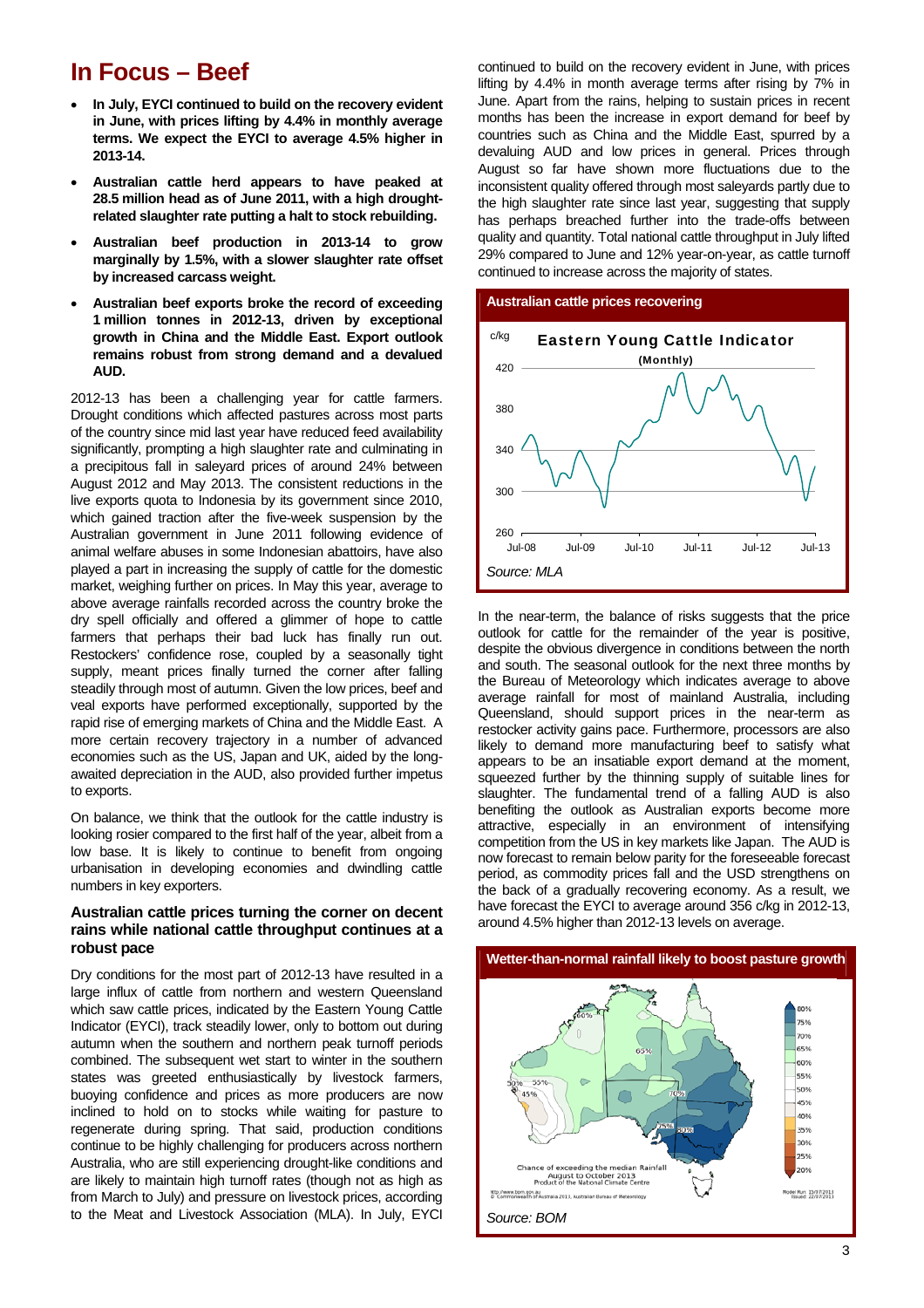#### **Outlook for Australian Beef Production**

The two consecutive years leading up to mid-2012, which turned out to be one of the wettest periods on record across most states in Australia, with the exception of WA, had driven producers to enter a period of intense herd rebuilding efforts which culminated in a very low turnoff rate in that period. As a result, the Australian cattle herd expanded by almost 2.0 million head from 2010 to 2011 and maintained at high levels in 2012. While the MLA has previously forecast the cattle herd to continue to grow in 2013, the onslaught of the drought and historically high slaughter levels throughout 2012-13 has derailed its predicted course with the Australian herd as at 30 June 2013 estimated at 28.25 million head, down 0.6% from the year before. In particular, the high slaughtering of female cattle in the year marked the end of producers' herd rebuilding intentions. It now appears that the Australian cattle herd peaked at around 28.5 million head, as at June 2011.



With a hugely expanded herd size over the last couple of years and the impact of poor conditions, cattle slaughter was always expected to be higher than the previous year. Nonetheless, the severity of the drought, particularly in northern Australia, has effectively pulled forward slaughter numbers from the second half of 2013. This implies that numbers for the second half of the year are forecast to be below year ago levels, with the relatively more favourable seasonal outlook likely to encourage some stock retention. In its recently released mid-year update MLA has revised up its 2013 slaughter number to 7.725 million head, representing a 5.1% annual increase. This is further confirmed by official ABS slaughter statistics, which reported an additional 465,000 head of cattle have been processed between January and May, totalling 3.336 million head – the largest five month start to a calendar year since 2007.

Perhaps not surprisingly, the high slaughter rate had inadvertently affected the quality of carcasses. This is accompanied by reduced average carcass weight associated with a sharp increase in female slaughter at a forecast average weight of 278kg/head in 2013, albeit compared to the record high of 287.4kg/head recorded in 2012. Taking into account the offsetting developments of a higher adult cattle slaughter rate (+5.1%) and reduced carcass weights (-3.3%), MLA has estimated beef and veal production in 2013 to total around 2.2 million tonnes cwt – up 1.7% year-on-year. Looking ahead, while the slaughter rate in the upcoming spring season might moderate somewhat from some degree of stock retention, it is expected to pick up in the first half of 2014, with the significantly weaker AUD providing a strong impetus for

export demand. Average carcass weight is also expected to increase marginally. As such, we expect beef production in 2013-14 to grow marginally by 1.5%.

### **Australian Beef Export Performance Strong**

Despite the challenges imposed on beef exports – a stubbornly high AUD until recently, a still-weak global economic outlook and changing trade policies in key export markets – Australian beef exporters continue to perform solidly. In 2012-13, Australian beef and veal exports in volume terms increased 6.9% to a record 1.01 million tonnes (shipped weight), reflecting greater domestic supply and increased demand from a number of emerging markets. A decline in domestic beef sale volume in 2012-13 has resulted in the share of exports as a percentage of total production to rise to 67%.

While Japan, the US and Korea continue to dominate the top three spots in terms of destination by volumes, their combined shares have steadily declined over the years, from accounting for about 90% in 2005-06 to just 69% in 2012-13, with the emerging markets catching up very quickly. The prominent rise of China and the Middle East as major export destinations of Australian beef since late last year has witnessed the setting of a number of new records in the year to date: from the all-time monthly record volume of beef exported in May (103,208 tonnes swt) which was subsequently broken by July's result (106,184 tonnes swt) and Australian beef exports exceeded 1 million tonnes swt for the 2012-13 fiscal year. The uptick in volume was partly supported by lower prices overall, which means that the value of exports would have probably grown by less than that of volume, but would still have proven to be a boost to export income in general.



Broadly speaking, the outlook for Australian beef exports remains very positive, with total volume of exports in 2012-13 already reaching a record high. While in the past, export performance had proven resilient even when the exchange rate exceeded parity (with USD), per unit value of exports was lower as importing countries altered the composition of the cuts they demanded. Nonetheless, the weakening exchange rate should result in the partial return of competitiveness of Australian beef in the premium market thus supporting value growth. Overall, we expect volume exports to increase marginally by 2% in 2013-14. By region, we expect that exports to China, the Middle East, the US and Korea are likely to be the key pillars to growth. In contrast, Japan and Indonesia are likely to remain very challenging markets to operate in.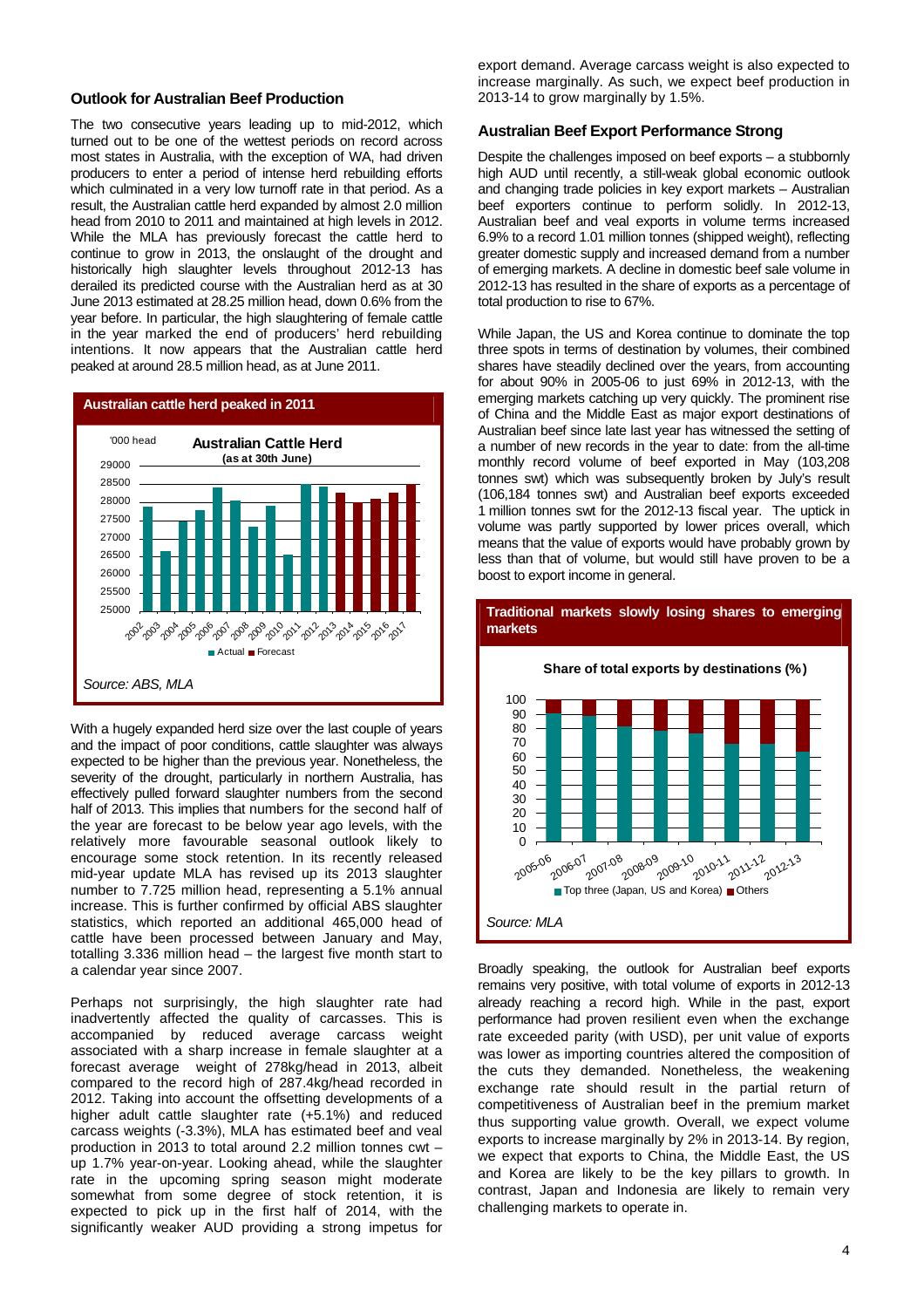#### **Outlook in Key Export Markets**

While **Japan** remains the top export destination for Australian beef, it has become an increasingly tough market especially in light of recent changes in import policies by the Japanese government favouring American and Canadian beef. In 2012- 13, Australian beef exports to Japan experienced a broadbased decline of 8.3% in both frozen and chilled beef and detracted 2.8 percentage points from export growth. Its share as a total of Australian beef exports has been falling gradually since 2010-11, but the fall from accounting for 34% of total exports in 2011-12 to just 29% in 2012-13 makes it the biggest negative contributor to growth in that year. In February 2013, Japan's Ministry of Health, Labour and Welfare amended the age restriction for US and Canadian beef, from the then under 21 months to under 31 months, improving the access of US beef to Japan significantly at the expense of Australian beef for which import requirements remain unchanged. This, combined with increased demand for brisket from China, saw a 22% yearon-year reduction in Australian brisket shipments to Japan in the first six months of 2013. A softer yen against the AUD as a result of the Japanese government's policy stimulus has also served as a dampening factor by making Australian exports more expensive. Weaker market access relative to the US, as well as diversion of demand to emerging economies suggest that Australian exports to Japan are likely to contract moderately in 2013-14.



Being the second largest 'traditional' export market for Australia, **the US** has been relatively resilient in 2012-13 to grow by 1%. Lower domestic beef production in the US in the year as a result of fewer cows being slaughtered (-2%) has increased US beef imports from Australia and New Zealand. Having said that, export volumes by Australia in the second half of the financial year was significantly lower compared to the first half and the same period last year (-15% year-on-year) as stiffer competition emerged from drought-stricken New Zealand which experienced a high turnoff rate, thereby exerting downward pressure on US import prices. Most of the fall was due to manufacturing beef, with some Australian exporters preferring to redirect them to other countries such as China, Korea and Saudi Arabia where average export returns were higher. Despite this, the US is likely to be a very lucrative market in the medium term. With domestic production expected to fall further this year, the US will rely on increasing volumes of imports over the coming year, with USDA forecasts suggesting that US imports of beef are expected to increase almost 8% in 2013.

This bodes well for Australian exports, especially when competitive supplies are thinning – New Zealand will have smaller export capacity from the large cull earlier while Canadian herd has contracted substantially from droughtinduced lack of feed. As such, Australian beef exports to the US in 2013-14 are expected to pick up relatively strongly by around 5%.

Australian exports have fared relatively well in **Korea** in 2012- 13 to rise by 12% to reach close to 138,000 tonnes, albeit still significantly lower than the 157,000 tonnes recorded in 2006- 07. This largely reflects the competitive pricing of Australian frozen beef in the Korean import market. According to ABARES, the landed price of Australian frozen and chilled beef averaged 16% and 6% less respectively than the equivalent beef from the United States in the first 10 months of 2012-13. This is in spite of Australia facing a number of headwinds in the market, including efforts by the Korean government to maintain a desired level of cattle and pig numbers, encouraging an increase in domestic supply. In order for all these excess supplies to be absorbed, discounts and other forms of promotional campaigns were held at supermarkets, thereby increasing the competition for imported meats. Furthermore, US beef imports received a second tariff cut from the Korean authorities in January 2013, which allowed them to enjoy around 5.2% of price advantage over Australian beef. Despite this, imported beef from the US actually fell in the first five months of 2013 even though the levels of Korean beef imports were the fourth highest on record, largely as a result of the escalation of the competition for US products with Japan following the loosening of import protocols by the Japanese government. In the near-term, Australian beef trade to Korea is likely to remain stable, stemming from the current competitive prices of Australian beef and the imminent lessening of import competition from the US (Australia and the US comprise 85% of total Korean beef imports) due to the expected fall in its beef production. However, given that the US is going to enjoy further step downs in its tariff rates by 2.6% each year until zero in 2026, while there have not been any announced cuts to the Australian beef tariff of 40%, the tariff divergence will eventually eat into the competitiveness of Australian beef exports.

After an unprecedented surge in late 2012, beef exports to **China** have maintained a strong pace to be the largest positive contributor to growth in 2012-13. Australian beef and veal exports to China during the first half of 2013 reached 62,421 tonnes swt, 20 times the 3,048 tonnes swt exported over the same period in 2012. Contributing to this phenomenal rise in exports have been the efforts by the Chinese government in cracking down on illegal meat trade, such as buffalo from India and beef from Vietnam, thereby increasing the formal trade link with Australia. Correspondingly, Chinese beef imports during the first five months of 2013 reached the highest volume on record, at 100,867 tonnes swt, compared to just 8,185 tonnes swt during the corresponding period in 2012, with imports from Australia accounting for close to half of the total during the period, cementing its position as the largest supplier. While frozen manufacturing beef still makes up the largest proportion of exports to China, more recently there had been a gradual shift in the composition of exports up the value scale, with an increasing demand for chilled beef from retailers, high-end restaurants and hotels. This bodes well for the overall growth outlook in unit value of Australian exports, as the Chinese consumers become more willing and able to pay a premium for high-quality Australian beef. While the summer months tend to be seasonally slow for Chinese beef demand, we expect the strength in shipments to China to be maintained in the near term, supported by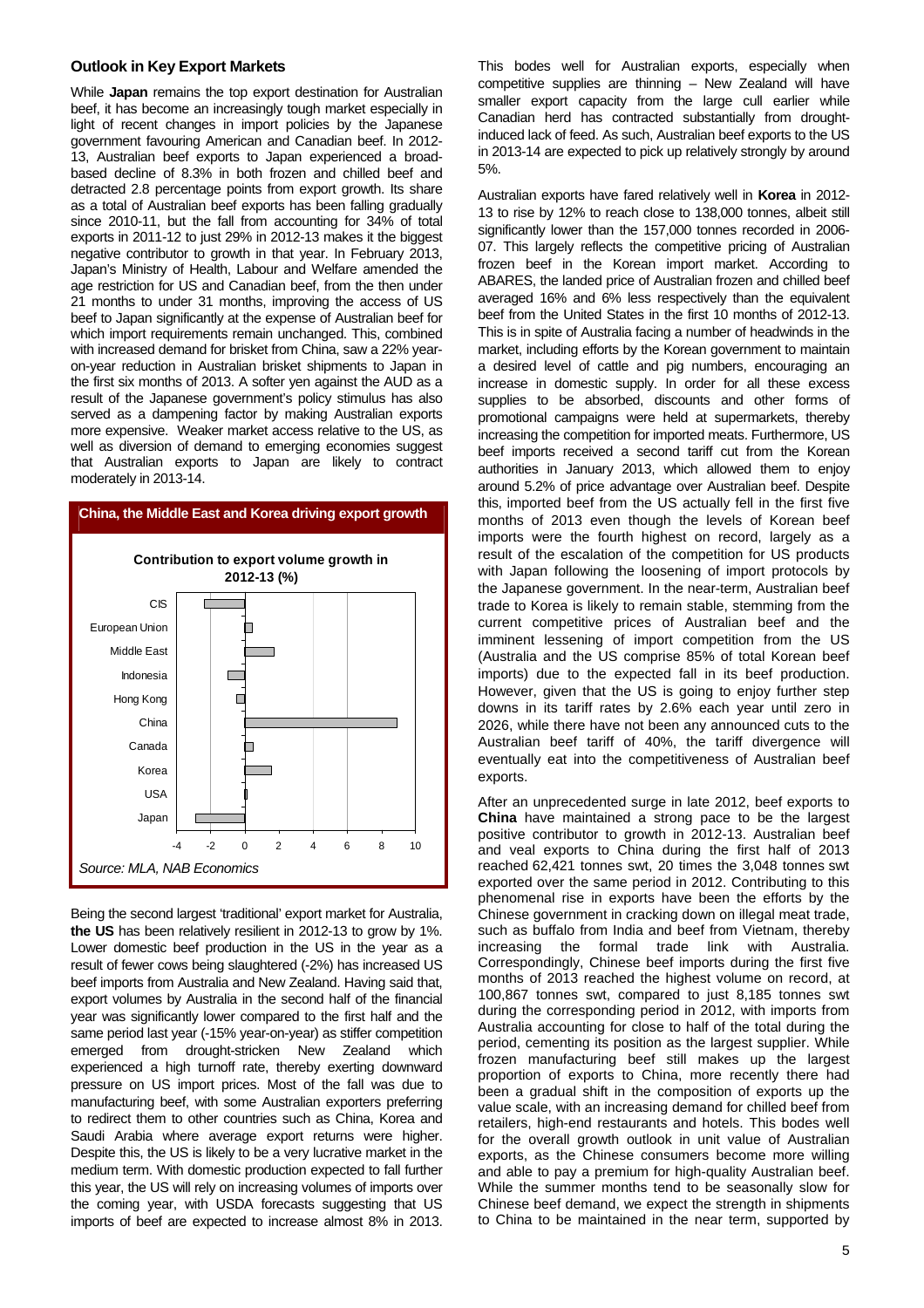underlying fundamentals of a rapidly rising middle class in China who are likely to incorporate more proteins into their diet, as well as a weaker AUD favouring export competitiveness.

Australian beef exports to **the Middle East** have been at a healthy pace for some time, having recorded consistent yearly growth since 2005. The recent surge is largely attributable to the Saudi Arabia's bans on US and Brazilian beef, after two separate cases of atypical *Bovine spongiform encephalopathy* (*BSE*) were reported in California and Brazil's state of Parana in April 2012 and December 2012 respectively. The bans are currently still in place, thus benefiting Australian exports. Apart from Saudi Arabia, exports to Iran and Kuwait in the first half of 2013 have also been robust. As a result, Australian beef exports to the Middle East grew by 51% in 2012-13, making it the second largest contributor to export growth after China. Provided that Saudi Arabia's ban on Brazilian beef is maintained, Australian beef and veal exports to the Middle East are forecast to rise by around 4% to 50,000 tonnes in 2013-14.

### **Live Cattle Exports**

According to ABARES, Australian exports of cattle for feeder and slaughter purposes are estimated to have declined by 17% in 2012–13 to 480,000 head, largely reflecting falls in cattle exports to Indonesia, Egypt and the Middle East. Exports to Indonesia in 2012–13 are estimated at 265,000 head, a decline of 110,000 head (29%) from exports in 2011–12, and significantly lower than the quota of 520,000 head in 2011. The decline in quota largely reflects the Indonesian Government's pursuit of its agenda to be 90% self-sufficient in beef production by 2014, although anecdotal evidence based on media reports suggest a lack of success. This has led to some moderate upward revisions in the import quota for Australian cattle by the Indonesian government in recent months to meet rising domestic demand and keep a lid on soaring prices. In 2012–13, only 55% of feeder and slaughter cattle exports from Australia are estimated to have gone to Indonesia, compared with 83% in 2008–09.

Other live export markets have held up relatively better, with exports to Malaysia, the Philippines and Japan charting strong growth in the first five months of 2013, albeit from a low base.

In 2013-14, ABARES has forecast a further 2% reduction in the number of live cattle exports for feeder and slaughter purposes to 470,000 head, indicating further tightening of import restrictions in Indonesia. However, exports to other markets in North Africa, the Middle East and South-East Asia are forecast to increase.

*Beef is certainly in the news. Record production coupled with exports headline. While a dry season in north and western Queensland has increased supply and impacted prices, I believe this has a limited life span. The positives: we are not seeing any build up of processed product. Additional supply into Indonesia, falling dollar, a reasonable season in Southern Australia, the likelihood of a normal or better season in north and western Queensland, US and China markets plus others all point to a greater return in the* 

Greg Roberts, Regional Agribusiness Manager, **Rockhampton, QLD** 

*Cattle prices in the Northern Territory are still depressed as live export numbers to our largest market, Indonesia are limited. There has been some relaxation of Indonesian import permits recently with a number brought forward and issued earlier than planned, and weight restrictions lifted for 25,000 head of heavy cattle in July/August to meet demands post Ramadan. Dry conditions persist with hope of an early wet season. A number of cattle stations are on the market with few sales being completed.* 

**Gavin Kruger, Senior Agribusiness Manager, Darwin** 

*The cattle market has suffered from an oversupply for much of the year which has impacted on farmgate prices. However, recent shortages in the market have seen prices rise, although this is considered to be more of a seasonal influence rather than a clear sign to a sustained strengthening market. An interesting development within this market has been the re-emergence of the F1 (Angus/Wagyu) weaner which continues to attract a premium on a forward sales contract basis. Recent contracts have seen prices range between \$750 and \$900 per head (heifers and steers) at weaning weights of 250kg. Demand for this product remains strong. Annual commercial bull sales have commenced and are usually a very good indication of confidence (given it is a good indicator as to joining number). Sales to date have been well back on last year (and the previous year) with high pass-in rates (25/30%) which have resulted in much lower average sales prices (probably around 30%). This would indicate that female joining numbers are likely to be back this year.* 

**Ian O'Callaghan, Regional Agribusiness Manager, New England and North Coast NSW** 

*The northwest Queensland region livestock industry has over recent months been dictated by the continued dry conditions. The Cloncurry, Richmond, McKinlay and Flinders shires are all drought declared and with no relief in sight for the near future. Graziers have reduced stock numbers and where found have agisted breeding stock with intention of bringing them back when the season improves. In the Gulf, there are properties which weren't affected by the December/January fires that have grass coverage. However, water has become an issue, as dams begin to dry up in areas. On the positive, recent cattle sales have seen the prices lift from their*  lows but are still below the pre dry prices. The *news of increased allocation for live cattle exports to Indonesia has been welcomed. The property market has seen property sales in Julia Creek area, however most focus has been further south around Barcaldine/Aramac area where good bodies of grass exist.* 

**Phil Hudson, Agribusiness Manager, Cloncurry, Qld** 

**Comments from the field** *Northern graziers are facing a tough period as* **<b>Comments** *drought conditions take hold in many areas, with some receiving less than one third of their average annual rainfall over the past 12 months. Those producers that have had to offload unfinished cattle due to the season have also had to endure the current depressed prices, whilst those that have grass are holding off on selling and hoping for an early break to the season. Recent announcements of increased numbers to Indonesia are welcomed and should see further demand via the Townsville Port facility.* 

**Brian O'Grady, Senior Agribusiness Manager, Townsville, Qld**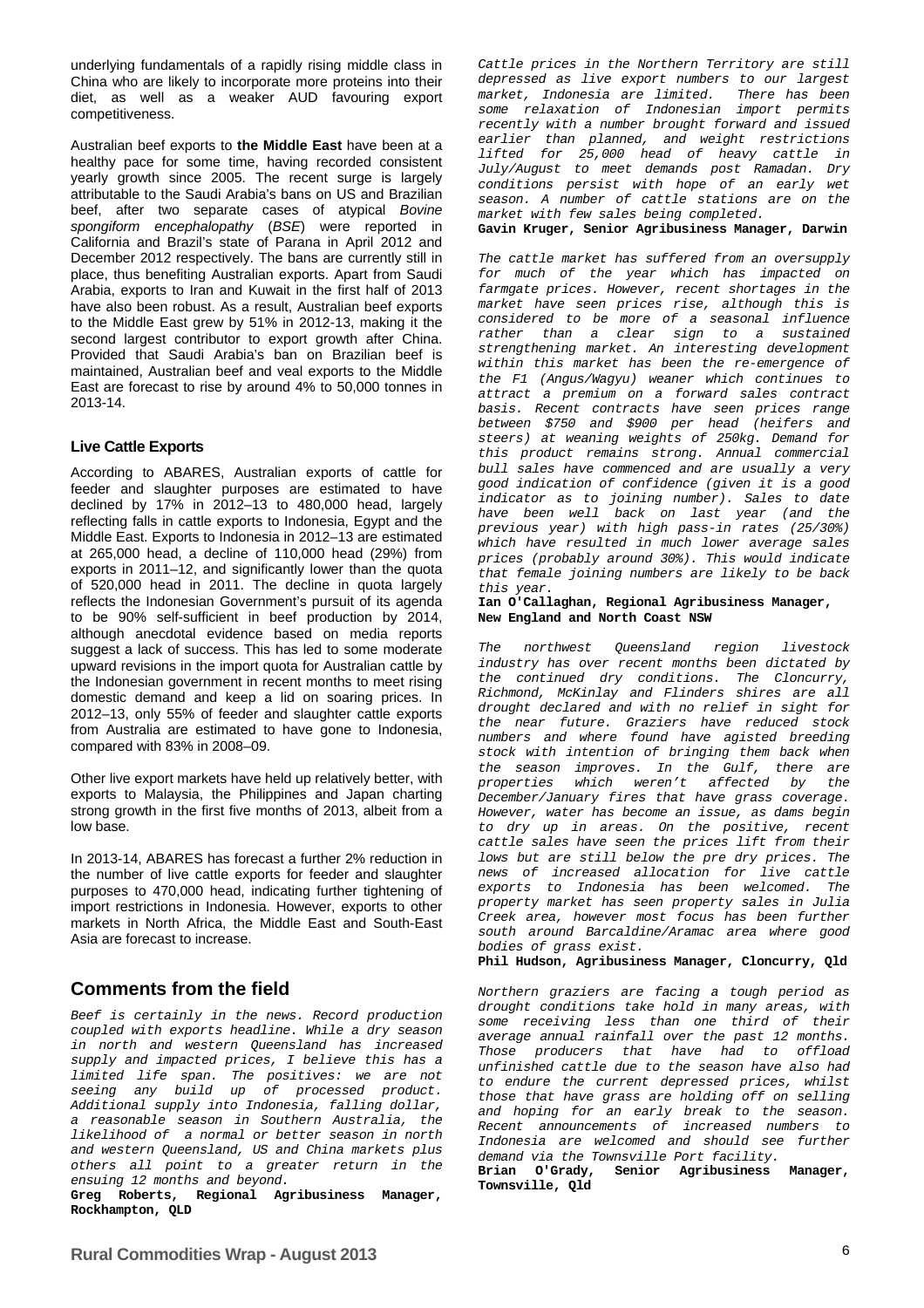### **Key Commodity Prices**

#### **Heavy lamb prices rose further in July on strong export demand**



Lamb prices continued to improve in July, albeit at a slower rate than in June. Contributing to this has been average rainfall across the majority of the country, accompanied by very mild winter temperatures, which have helped pasture regeneration, particularly across parts of the southern states. Meanwhile, processors jostled to secure adequate supply before an anticipated winter-induced tightening of markets by continually lifting their over-the-hook prices, which spilled over to the physical markets. Driving processor demand has in turn seen a lift in exports, spurred higher by the significantly softer AUD since June. In July, lamb exports rose 9% in the month to be 17% higher year-on-year, supported by exceptional growth in exports to China and the Middle East. In 2012-13, total lamb export volumes reached record highs, largely due to early drought conditions encouraging a high turnoff and subsequently, slaughter rate. As a result, lamb quality has been very mixed with supplies made up of more light weight, poor conditioned lambs and heavy weights close to teething. The record high slaughter rate in 2012-13 suggests that opening lamb numbers in 2013-14 will be smaller, implying a smaller production.

#### **Domestic wheat prices remained firm on tight old crop markets situation**



*Source: NAB, Bloomberg* 

Domestic wheat prices continued to show remarkable resilience in July on strong demand and a tight stock situation. Cropping conditions in the east coast and south of Australia remain favourable with above to above-average rainfall received, while conditions in Western Australia have been relatively drier. Also supporting the domestic basis has been the considerable decline in the AUD when global prices, indicated by the Chicago Board of Trade (CBOT), have trended lower in terms of monthly average. A balmy growing season in the US Midwest, which was one of the worst hit regions by the drought last year, has reinforced the expectations of a US bumper harvest this year. While a recovered Black Sea winter harvest from last year's drought is also going to add to what is shaping up to be a substantial global supply pool in the 2013-14 season, thereby exerting downward pressure on prices. Nonetheless, the strength in export demand for wheat has offered an underlay of support to prices. Japan bought nearly 90,000 tonnes of US western white wheat in a tender on 1 August, marking the first purchase of the variety by its top buyer after the discovery of a genetically modified version of the grain in Oregon. Weekly export data from the US and EU also shows strong volumes exported in the last couple of weeks.



### **Global dairy prices stayed resilient in July and a recent milk scare in New Zealand is likely to see higher prices**

Dairy commodity markets have held up considerably well during July. Prices have firmed due to a surge in demand that has come ahead of the seasonal increase in supply from the Southern Hemisphere, with buyers who abstained from purchases when prices sky-rocketed a few months ago now re-entering the market. Milk production in the Northern Hemisphere is finally picking up relative to the same time last year, but the season's peak is over, which limits the availability of milk to be processed into commodities suitable for export markets. The 2013-14 production season for New Zealand (NZ) has just started, with pastures and cows being generally in good condition but supplementary feed reserves are low on some farms. Therefore a reasonable but not spectacular start to the season is expected. More recently, revelations by Fonterra, the largest dairy company in NZ, that its exports could contain toxic bacteria that might lead to botulism have sent shock waves across Asia, particularly in China where officials announced a recall of potentially tainted powdered milk and a further temporary ban on dairy imports from NZ. This is likely to lead to a rise in dairy prices.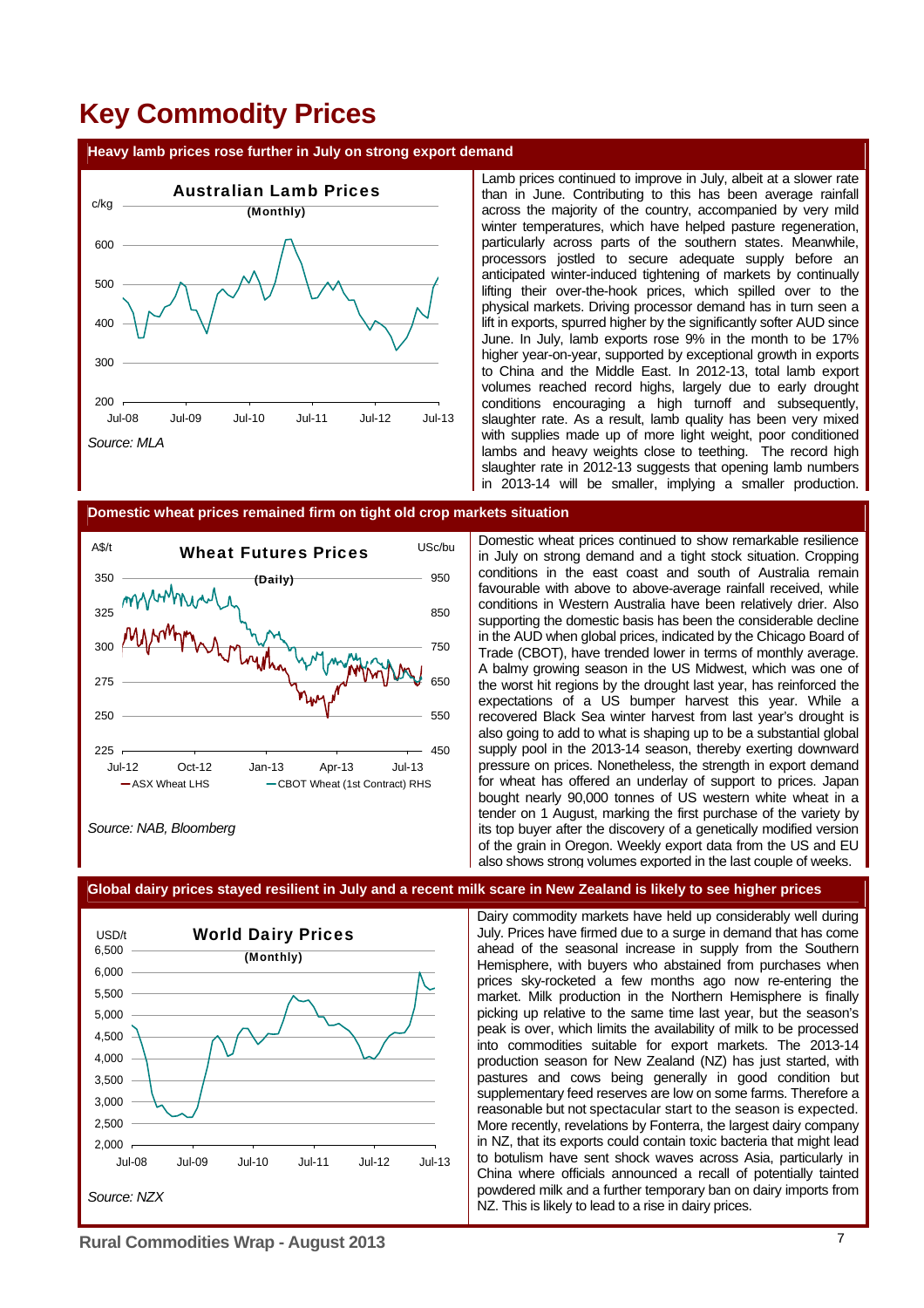### **Cotton prices tracked sideways as worries on slow new crop development are offset by slowing Chinese demand**



Cotton prices largely tracked sideways in July, with the expectations of a tight US crop supply in the new crop year that begins on 1 August, offset by worries of slowing economic growth in China, resulting in reduced demand from the world's top textile market. Underpinning the tight new crop expectations has been slow crop development due to the earlier drought conditions experienced by the largest cotton-growing state of Texas, of which 68% of the new crop is currently rated fair to very poor by the US Department of Agriculture in its latest crop progress report. Certified stocks totalled about 252,000 bales by the end of the month - the lowest level since February and down steeply from over 600,000 bales at the start of the month. The big drop was largely expected following the largest July ICE delivery in at least five years of 147 million pounds. On the other hand, speculation that China will produce more of the fibre in the new crop year than previously forecast and an upward revision to global output by USDA, served to influence prices in the opposite direction. In Australia, a wetter-than-normal end to winter and start to spring for most parts of the country suggests that reservoir levels will remain high, implying plenty of irrigable supplies for cotton during the growing season.

#### **Wool firmed moderately prior to annual three-week recess**



The first half of July marked the first two sale weeks of the new wool marketing season before the annual three-week recess starting from 15 July to 2 Aug. Within the two weeks, the Eastern Market Indicator (EMI) firmed marginally. The long-suffering superfine Merino improved notably in the second week. However, given the narrow premium gap between the superfine and medium fleece, the superfine fleece will have to outperform medium fleece for a few more sales for the status quo in price premium to be re-established. In what appeared to be a counterintuitive phenomenon, the abrupt but short-lived lift in the exchange rate to 93 US cents during the second week of July, has spurred some keen competition between the large buyers of China and India in terms of forward orders. This might've been triggered by buyers' insecurity that the exchange rate might strengthen further during a time when supply might be short just prior to the temporary hiatus. It's expected that demand will build up sizeably after the three weeks from the lack of access to markets and a seasonal low production period in China.

#### **Sugar enjoyed a late-in-the-month rebound from frost scare in South America**



Sugar prices fell to their lowest point in more than three years at US 16 cents in mid-July, due to favourable weather assisting the Brazilian Centre South crush as the sugar cane harvests approached its peak. A sharply depreciated Brazilian real against the USD has also encouraged producers to sell the dollardenominated commodity to alleviate currency loss. Closer to the end of the month, sugar prices enjoyed a sharp rebound to reach a four-week high in [New York](http://topics.bloomberg.com/new-york/) on speculation demand may be higher than forecast, at the same time that a frost scare threatened to cut output from southern Brazil sizeably. A Chinese government policy to stockpile local sweetener has resulted in elevated domestic prices relative to international prices which prompted more buying. The current low sugar prices, which are below production costs in many countries, are likely to lead to a slowdown in production in the new marketing year starting 1 October, which will narrow this season's global surplus of 11.2 million tonnes.

**Rural Commodities Wrap - August 2013** 8